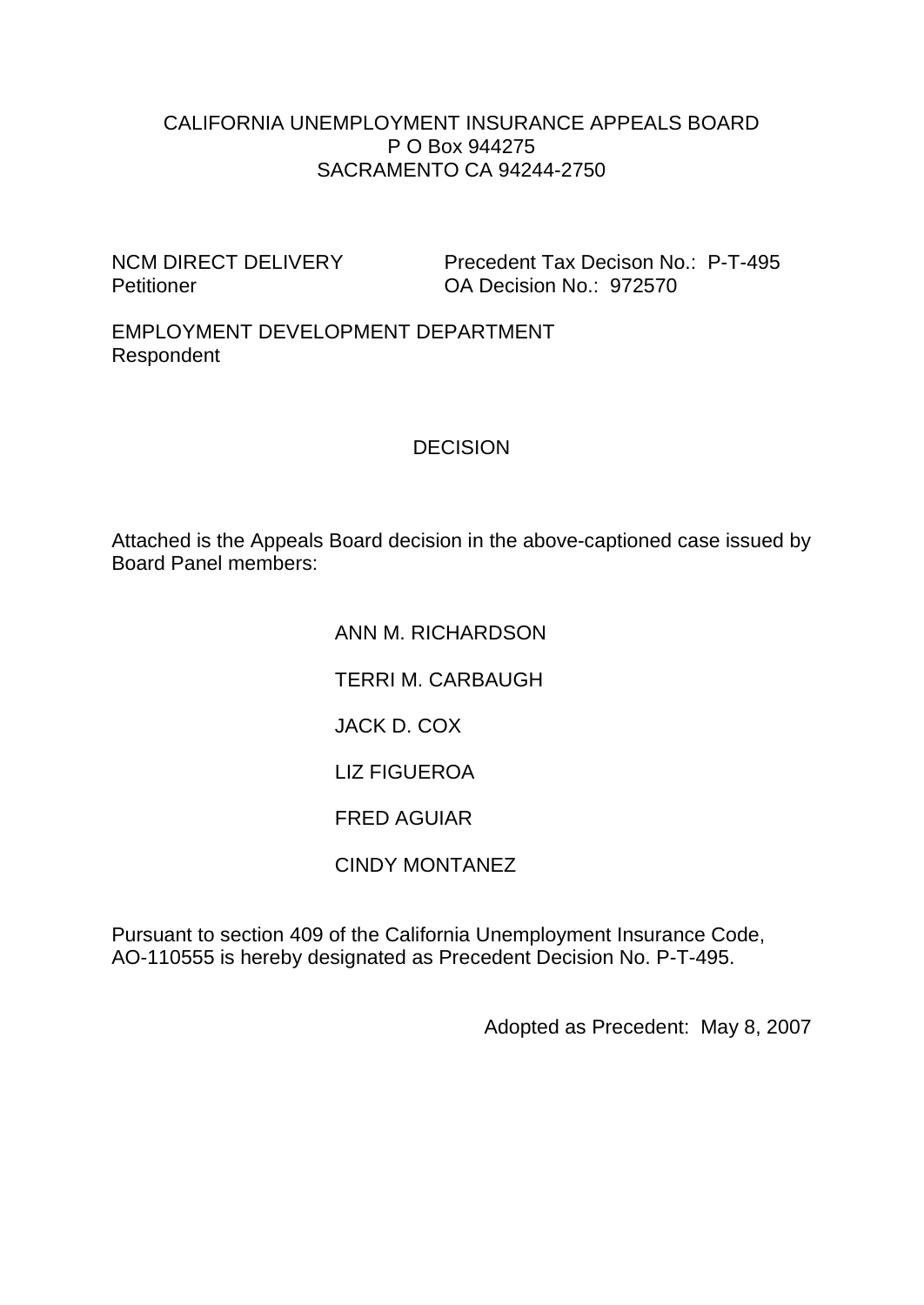Case No.: AO-110555 Petitioner: NCM DIRECT DELIVERY, INC.

### ISSUE STATEMENT

Petitioner appealed from those portions of the decision of the administrative law judge denying the petition for reassessment of an assessment made on February 13, 2003, for the period April 1, 2001 through September 30, 2002, on the basis that petitioner's delivery drivers were employees.

The issues on appeal are:

- 1. Whether petitioner's delivery drivers were common law employees, rather than independent contractors, under section 62[1](#page-1-0)(b) of the Unemployment Insurance Code<sup>1</sup> and
- 2. Whether petitioner is liable for a ten percent penalty under code section 1127.

## STATEMENT OF FACTS

NCM Direct Delivery, Inc. (hereafter "NCM") is a courier company in the delivery business. During the period of assessment, its major customer was Kaiser Permanente. The bulk of its business was performed under a "hub and spoke" system in which drivers picked up packages from customers and brought them to a warehouse where they were sorted and sent out for delivery. A portion of its business involved route drivers who delivered pharmaceutical products on a regular basis according to the routes selected by its customers. Another portion involved on-demand deliveries, which arose on an irregular basis. The manner of delivery was dictated by NCM's customers. The drivers were directed by NCM's dispatcher.

<span id="page-1-0"></span><sup>-</sup>All references are to the Unemployment Insurance Code unless otherwise indicated.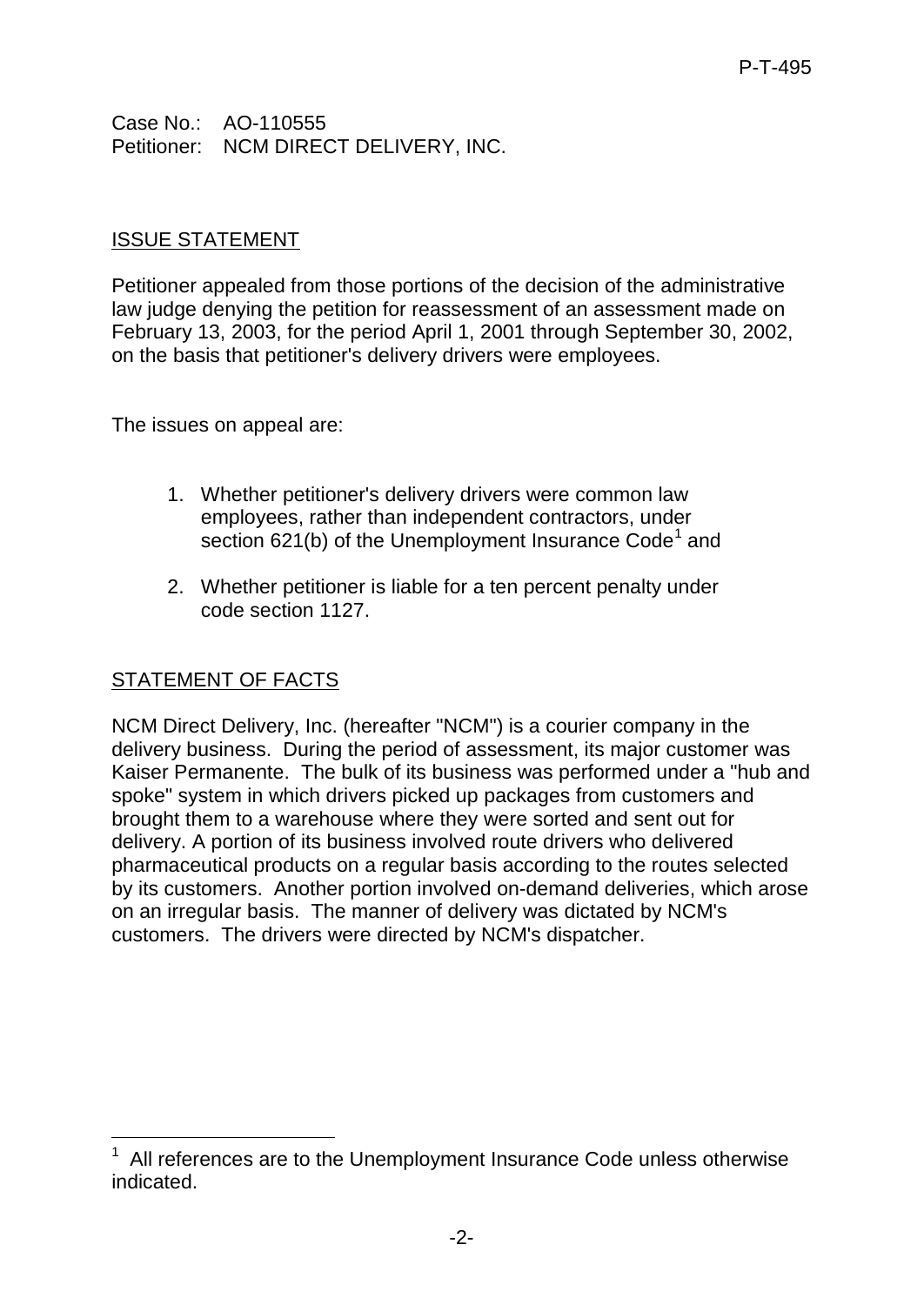NCM had conducted its business using delivery drivers that it hired and treated as employees, until its principal attended an industry association conference. After attending the conference, the chief executive officer decided to convert NCM's employee drivers to independent contractors because he believed this would help him remain competitive in the courier industry. He chose the National Independent Contractors Association (hereafter "NICA") to assist in the conversion and handling of independent contractors.[2](#page-2-0)

NCM and NICA entered into a written agreement. At NICA's suggestion, NCM referred to itself as a broker that "brokered communication of delivery jobs to independent contractors." NICA offered to instruct the delivery drivers on what it meant to be an independent contractor. It described a system by which it would write the compensation checks to the drivers, based upon data sent to it by NCM, and to offer the drivers advice and other services. Later, NICA appeared on behalf of NCM in these proceedings.

NCM notified all of its delivery drivers that they were required to attend a meeting on April 13, 2001. NICA also attended the meeting. The drivers learned that they must become independent contractors if they wanted to continue to work for NCM. NCM required them to sign an agreement with NICA. All of its drivers were to be "run through NICA." There was no written agreement between NCM and any of the drivers.

The agreements between NICA and the drivers were preprinted. They provided that the drivers were independent contractors. The drivers were required to pay fees to set up the NICA account and to agree that a weekly "affiliation fee" would be deducted from the drivers' compensation. Under the new arrangement, NCM was to pay the drivers commissions, which were to be sent as lump sums to NICA. NICA would then give the drivers "settlement checks." Checks were to issue on a regular basis, usually every two weeks. NICA advised the drivers to create business names, obtain business licenses, business cards, motor carrier permits, and other such indications that they were independent business owners. Preprinted enrollment forms, application forms for accident insurance and W-9 tax forms were provided. NICA offered accident insurance, disability insurance, and tax preparation services.

<span id="page-2-0"></span><sup>&</sup>lt;u>2</u><br><sup>2</sup> We note that this decision is based on what NCM did, and not what NICA did. Although NICA aided in the conversion of NCM employees to "independent contractors," an employer who took the same actions as NCM, but did so without using an intermediary such as NICA, would be subject to the same analysis.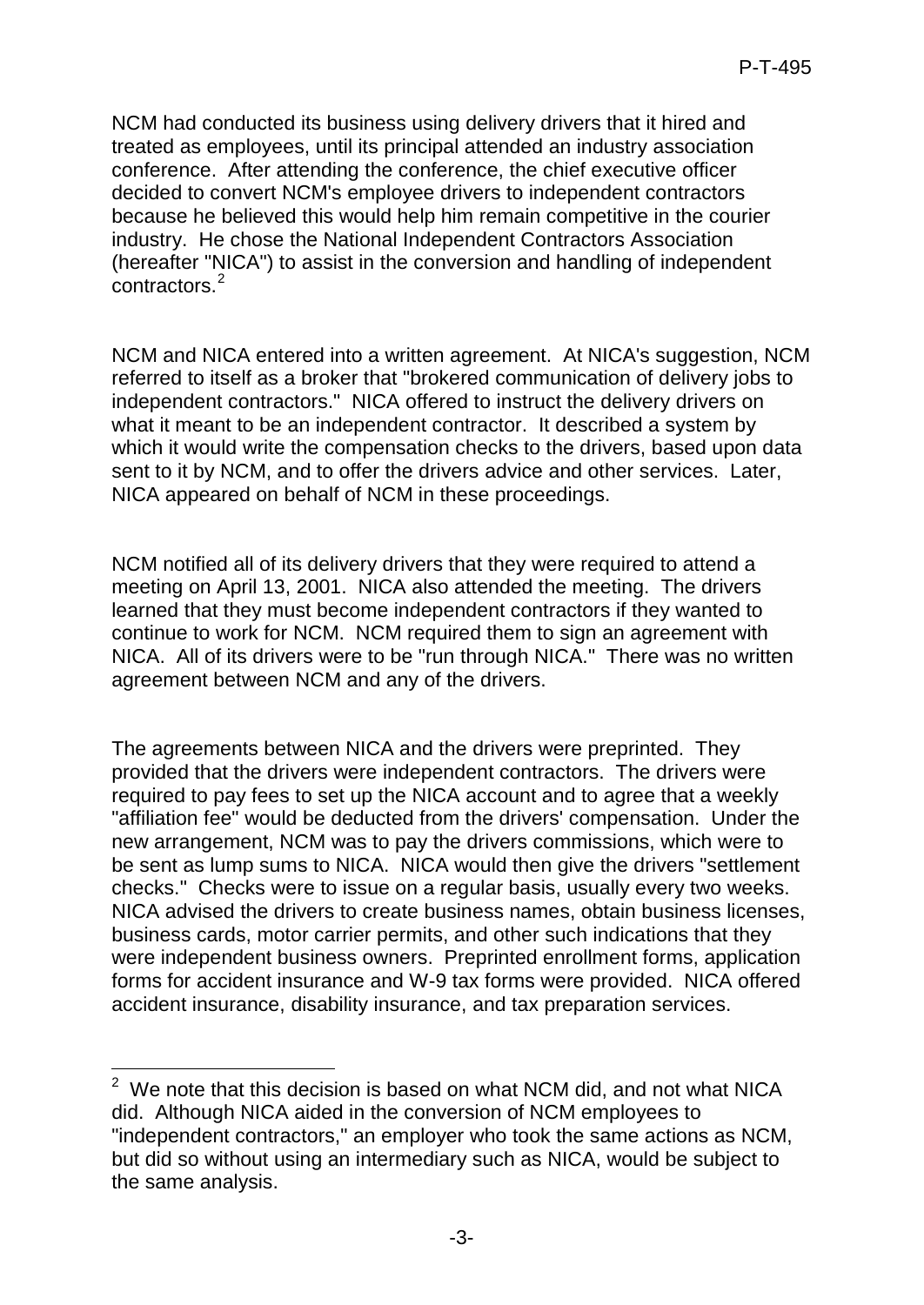NICA deducted the NICA fees, NCM expenses and any insurance premiums from the settlement checks. Under the agreement, the drivers acknowledged that their rights to unemployment insurance, state disability insurance and workers' compensation were relinquished. The drivers gave up health benefits, vacation pay, reimbursement for driving expenses, and all employee protections under wage-and-hour and anti-discrimination laws. The drivers agreed to obtain certain business-related licenses. $3$  Some of the drivers did so. The agreements were of indefinite duration and ended when the drivers ceased performing services "for the NICA-affiliated company."

In actuality, most drivers did not obtain any licenses. The drivers were generally unfamiliar with the terms of the agreements they had signed. The terms of the agreements gave substantial benefit to NCM by reducing its employment-related costs and taxes while providing limited financial benefit to the delivery drivers.

The work of the drivers did not change after they signed the agreements. The drivers were in daily communication with NCM, but had little, if any, contact with NICA. The drivers reported regularly to dispatchers employed by NCM. The work was performed under the direction of the dispatcher and the drivers were dependent on the dispatcher for their livelihoods. Most drivers owned their own vehicles; others used NCM vehicles. They were required to use pagers so as to remain in regular communication with the dispatcher. They leased these devices from NCM. The delivery times were arranged by NCM according to the customers' demands. The drivers could choose their hours of work but were expected to work the shifts they selected. Some drivers believed they had the right to refuse an assignment. They understood that they risked the loss of future work if they turned down a job. The drivers followed a route, obtained a customer signature, wrote down the delivery times and items delivered on paperwork provided by NCM and submitted these "run sheets" in order to obtain payment. The drivers had not owned their own businesses before the conversion and did not have their own customers. The deliveries were to and from the customers of NCM and the drivers were required to make these deliveries at the times required by these customers. The drivers' services were continuous. The parties believed that the work relationship with NCM was terminable at any time without cause.

<span id="page-3-0"></span><sup>-</sup>3 Before the conversion, the drivers had operated under the petitioner's motor carrier permit. After the conversion, a number of drivers did not obtain motor carrier permits as required by the California Vehicle Code. (Cal. Veh. Code, § 34601, et seq.) The failure to obtain such a permit was a misdemeanor. (Cal. Veh. Code, § 34661.)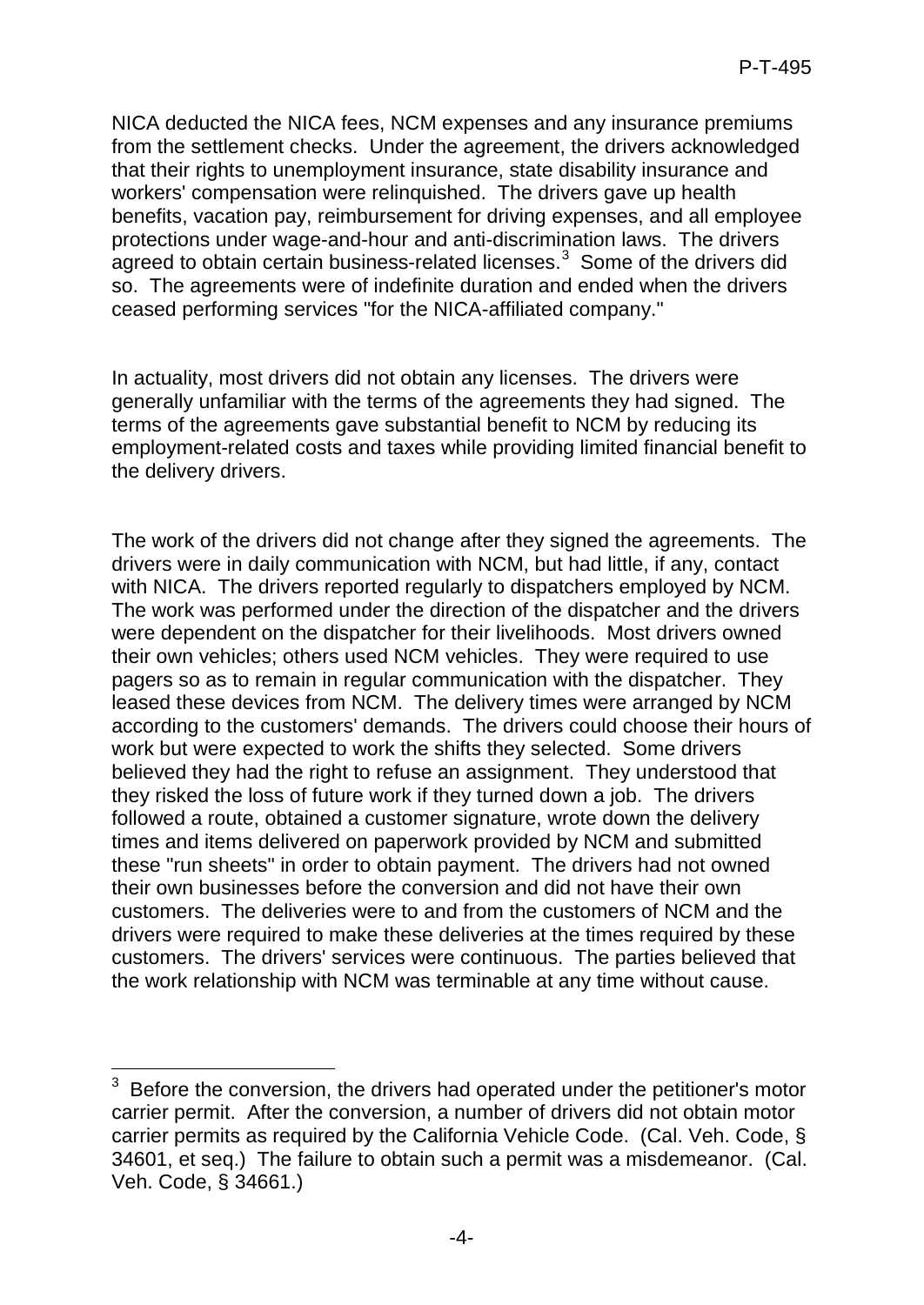The skills required of the drivers were simple - to follow the instructions of the dispatcher and customers, drive a vehicle and find a destination. NCM conceded that the work of a delivery driver did not require any particular expertise. NCM decided what would be delivered, what to charge the customer, the destination and time of delivery. At most, the drivers' discretion was limited to their choice of the route.

At the hearing, NCM agreed that the delivery drivers were an integral part of the business of NCM. The business of NCM was delivery and this business was carried out by the delivery drivers. There would be no business without them. The drivers had no investment or ownership interest in NCM. The drivers bore no risk of loss. They were paid by NCM (through NICA) whether or not the customers paid for the deliveries. They were, however, liable for damage to packages they delivered.

In sum, the petitioner made a decision to utilize drivers whom it would call independent contractors for the identical work that had previously been performed by employees. The work itself did not change. The employer decided to change the external attributes of the work without altering its essential character. Further, it accomplished all changes by dictating to workers, who only had experience as employees, how they must conduct themselves in order to create the appearance that they owned their own businesses. The changes were made by the workers under threat of loss of their employment.

The Employment Development Department (hereafter "the Department") conducted an audit of NCM. It investigated the practices of NCM to determine whether its delivery drivers were performing work as the employees of petitioner. Based upon a review of NCM's records and interviews of drivers and management, the Department concluded that the drivers were the employees of NCM. A ten percent penalty under code section 1127 was imposed.

NCM had treated all of its delivery drivers as employees, had paid their payroll taxes and reported them as required by the taxing authorities. It then required the same employees to agree to the status of independent contractor. However, it accomplished this conversion without sufficient investigation into the legal consequences of doing so. It did not seek guidance or legal advice from the Department about the conversion. Rather than changing the nature of work it provided the drivers to true independent contractor status, NCM merely changed the title by which it classified the drivers, based on the result it desired.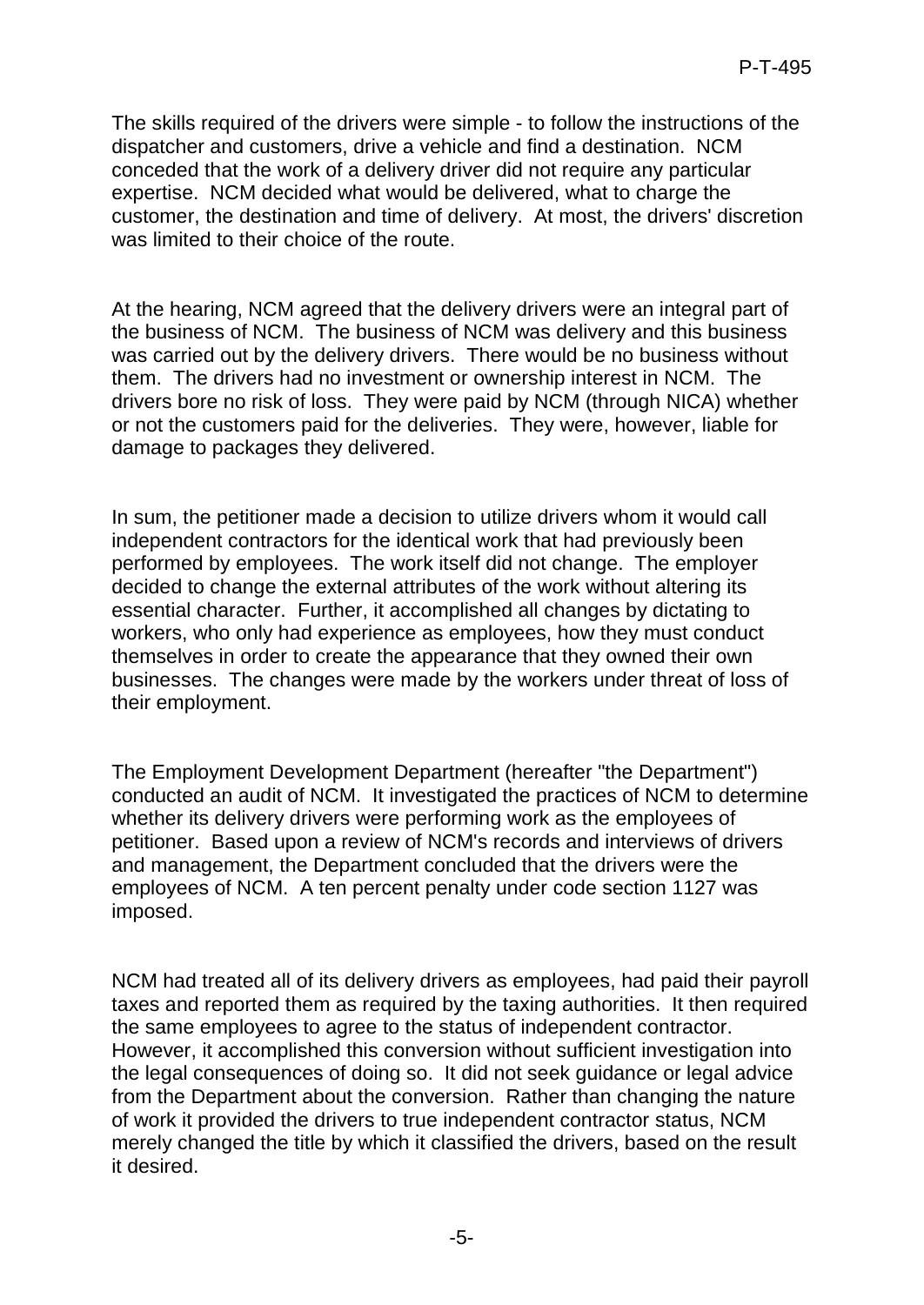# REASONS FOR DECISION

-

If the Department is not satisfied with any return or report made by any employing unit of the amount of employer or wage earner contributions, it may compute the amount required to be paid upon the basis of facts contained in the return or reports or may make an estimate upon the basis of any information in its possession and make an assessment of the amount of the deficiency. (Unemp. Ins. Code, § 1127.)

California unemployment insurance taxes accrue only on amounts paid as remuneration for services rendered by employees. The relationships of employer and employee and of principal and independent contractor have long been recognized to be mutually exclusive. They cannot exist simultaneously with respect to the same transaction. The proof of the one status automatically precludes the existence of the other. Accordingly, the services of an independent contractor are not "employment" within the meaning of Unemployment Insurance Code, section 601, and the remuneration paid for such services is not taxable. (Precedent Decision  $P-T-2.$ )<sup>[4](#page-5-0)</sup>

The burden of proof generally is on the party attacking the employment relationship. (*Isenberg v. Calif. Emp. Stabilization Comm*. (1947) 30 CaI.2d 34.)

The petitioner's appeal turns on the question whether the delivery drivers performing work on its behalf were employees or independent contractors.

"Employment" means service, including service in interstate commerce, performed by an employee for wages or under any contract of hire, written or oral, express, or implied. (Unemp. Ins. Code, § 601.) "Employee" includes any individual who, under the usual common law rules applicable in determining the employer-employee relationship, has the status of an employee. (Unemp. Ins. Code, § 621(b).)

<span id="page-5-0"></span><sup>4</sup> Employer contributions to the California Unemployment Fund shall accrue and become payable by employers "with respect to wages paid for employment." (§ 976.) Contributions are due the department from employers with respect to wages paid in employment for unemployment insurance (§ 976), disability insurance (§ 984), employment training (§ 976.6), and personal income taxes (§ 13020).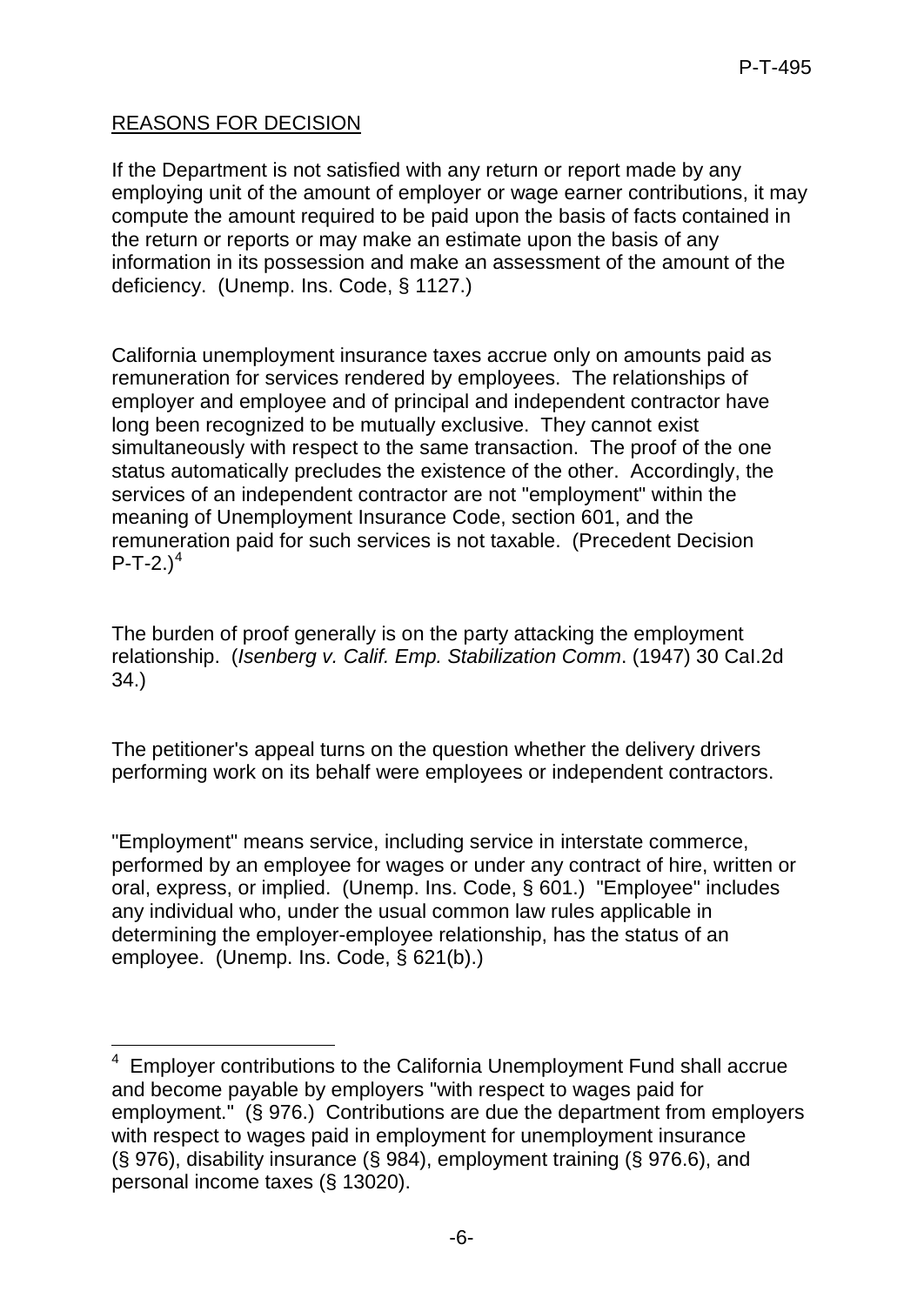In determining whether service was rendered in employment, the primary test is the right of the alleged employer to control the manner and means of accomplishing the desired result. (*Empire Star Mines Company, Ltd. v. California Employment Commission* (1946) 28 CaI.2d 33, overruled on other grounds in *People v. Sims* (1982) 32 Cal. 3d 468, 479-480, fn. 8 ["If the employer has the authority to exercise complete control, whether or not that right is exercised with respect to all details, an employer-employee relationship exists." (*Empire Star Mines Company, Ltd. v. California Employment Commission*, *supra*, 28 CaI.2d 33, 43.)].) "[I]t is the existence of the right of control and not its use or lack of use" that is critical. (*Robinson v. George* (1940) 16 CaI.2d 238, 244.)

According to the California Supreme Court, the principal's supervisory power is critical in determining employee status because the extent to which the employer has a right to control the details of the work done is highly relevant to the question of whether the employer ought to be legally liable for them. Thus, the 'control of details' test is the principal measure of the servant's status for common law purposes. (See *S.G.Borello & Sons, Inc. v. Dept. of Indust. Rel*. (1989) 48 CaI.3d 341, 350, regarding law of workers' compensation, approved as applied to unemployment insurance law in *Santa Cruz Transportation, Inc. v. Unemp. Ins. Appeals Bd*. (1991) 235 CaI.App.3d 1363, 1370-1.)<sup>[5](#page-6-0)</sup>

<span id="page-6-0"></span> 5 We take this opportunity to resolve an ambiguity created in the *Borrello* decision. In that case, the *Borello* court left open the question whether its reasoning applied to California unemployment law. (*S.G. Borello & Sons v. Depart. of Indust. Rel.*, supra, 48 Cal.3d 341, 359, fn. 16.) The court placed erroneous reliance on a panel decision of this Board that had no precedential value. The decision of "Dino J. Orsetti (Apr. 11, 1985) No. T-85-53" was not a precedent decision and neither this Board nor any other entity is bound by the holding of that case. (The rules regarding precedent decisions of this agency are contained in code section 409 and section 5109, Title 22, California Code of Regulations. We take official notice under section 5009(a) of these regulations that Case No. T-85-53 was not designated a precedent decision by the Appeals Board and was not published as such. It is not listed in the index of said decisions.) While recognizing the differences between worker's compensation and unemployment insurance laws, we find that the *Borello* case has strong applicability to cases arising under the Unemployment Insurance Code and that the reasoning of that decision provides important guidance, as may be seen by its application to the decisions of *Santa Cruz Transportation, Inc. v. Cal. Unemp. Ins. Appeals Bd*, *supra*, 235 Cal.App.3d 1363, 1370-1371 and *Metric Man, Inc. v. Cal. Unemp. Ins. Appeals Bd*. (1997) 59 Cal.App. 4<sup>th</sup> 1041, 1049.)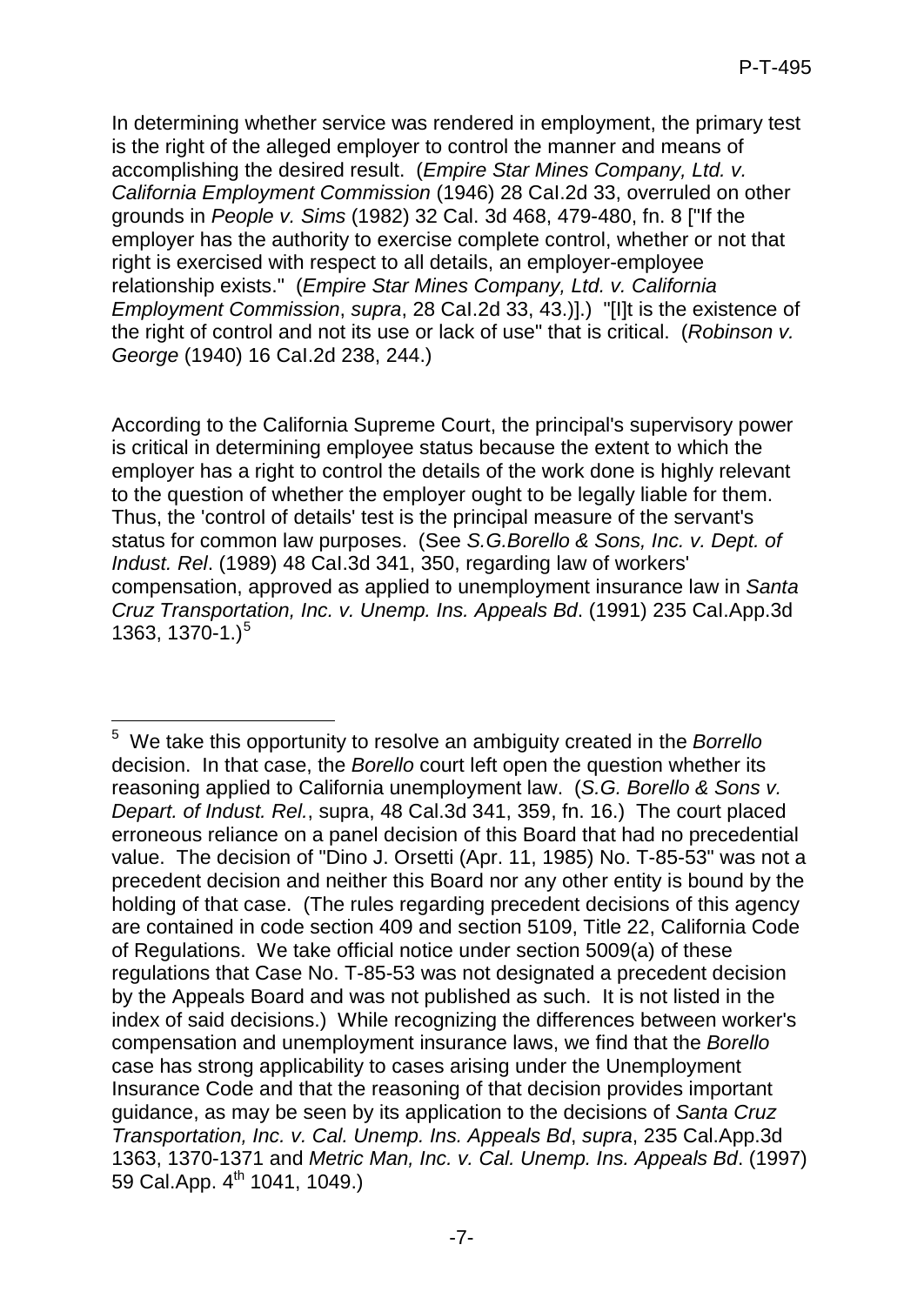In this case, NCM required its drivers to sign contracts that gave them the attributes of independent contractors. The contract terms were unilateral. The delivery drivers were presented with an ultimatum: call yourselves independent contractors or lose the opportunity to work for us. The ultimatum itself may be the best indicator of control.

Having tried to establish that the drivers were independent contractors, NCM then proceeded to control the details of their services as if they were employees. Primary evidence of this control is found in the fact that work would only be given to the drivers who followed the petitioner's requirements as to the time and method of delivery. The drivers had to meet the requirements of the customers by delivering according to those demands. Therefore, the delivery requirements of customers, such as the method and time of conveying the delivery to its destination, operated as if they were commands. (*See, e.g. Tieberg v. California Unemp. Ins. Appeals Bd. (1970)* 2 Cal.3d 943.) The drivers were in daily communication with NCM. They were required to utilize a pager for this purpose. They reported to NCM's dispatcher throughout the day. They were required to record each delivery on a company-provided run sheet. Implicit in the arrangement was the understanding that a failure to comply might result in not being called for another delivery. "The belief of the [workers], however, that they would not be rehired if they failed to follow instructions is relevant to show their submission to control." (I*senberg v. Calif Emp. Stabilization Comm*., *supra*, 30 Cal.2d 34, 40.)

With the help of NICA, NCM attempted to create the impression that its relationship with the delivery drivers was at arm's length. It was no more than an illusion. NCM required the drivers to "join" NICA, a company that did not represent the drivers' interests.<sup>[6](#page-7-0)</sup> The drivers signed preprinted contracts that were in major part one-sided. The contracts provided tangible benefit to NCM and gave little to the drivers.

This conclusion that the drivers remained the employees of NCM is supported by the application of the facts to the test for employee status as articulated in *Tieberg v. California Unemp. Ins. Appeals Bd., supra, 2 Cal.3d 943, 950.).*<sup>[7](#page-7-1)</sup>

<span id="page-7-0"></span> 6 The interests of NICA became apparent when the Employment Development Department challenged the contention that the drivers were independent. NICA appeared on behalf of NCM and took a position contrary to the interests of the drivers.

<span id="page-7-1"></span><sup>7</sup> The secondary factors listed in *Tieberg* are similar to those set forth in the Restatement Second of Agency, §220 (1958).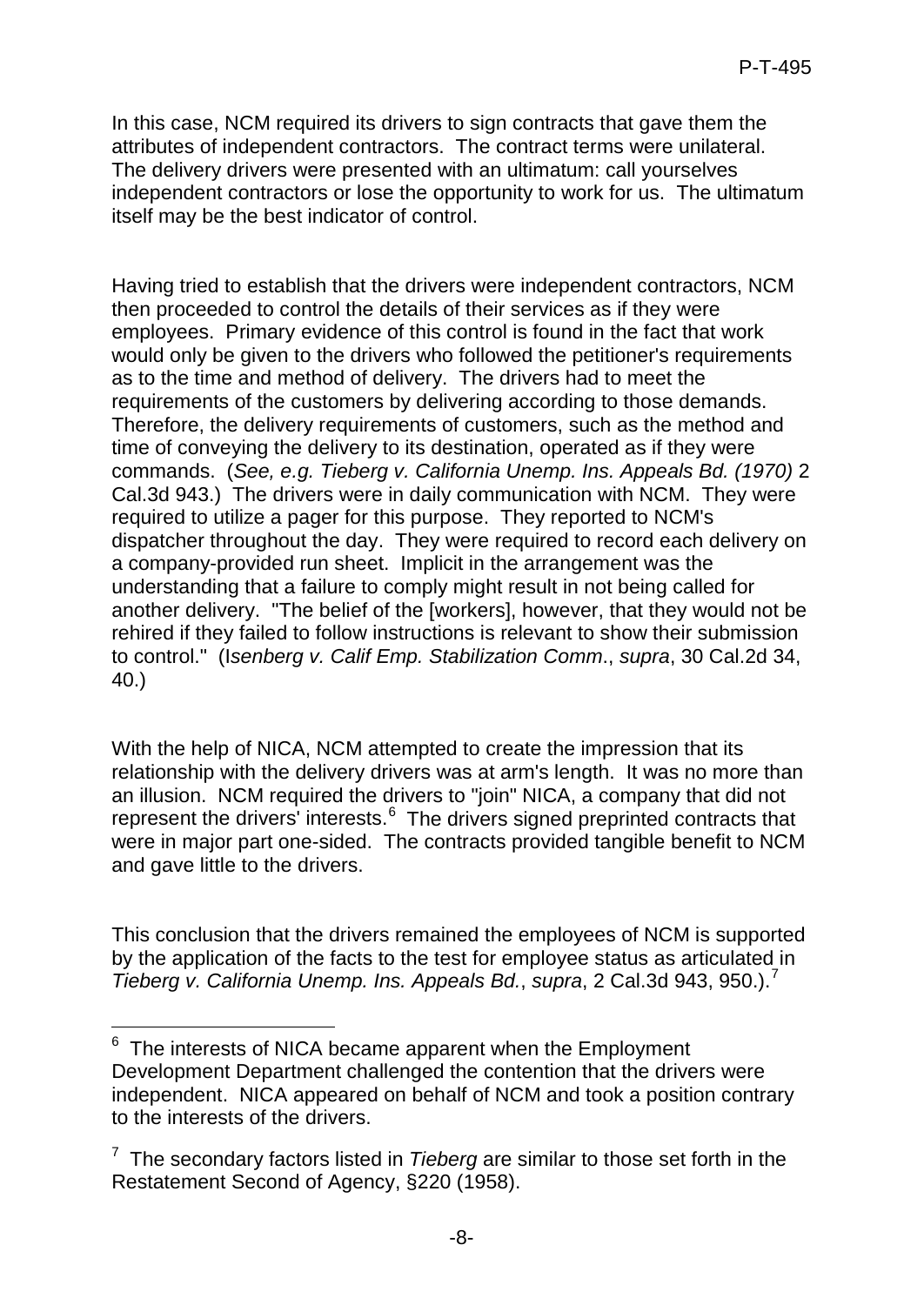The drivers were not engaged in distinct occupations or businesses of their own. The work was the kind generally done under the direction of the courier company's dispatcher and had been performed by its employees until the conversion. When supervision was not exercised, it was because the work was simple or such supervision was impractical. The work required no experience or specialized skill. The services were continuously performed over a period of months or years. The work was integral to NCM's business. The drivers were terminable at will.

Certain of the *Tieberg* factors, looked at in isolation, point to independence. For example, some of the drivers provided their own delivery vehicle. All drivers paid their own expenses. They were paid by the job. Many drivers believed that they were independent contractors. The overall picture, nevertheless, was one of control by NCM, and status is determined by the evidence taken as a whole, not by counting factors and using a total to decide the score for determining which status "wins."

Next, we look at the nature of the independent contractor agreements with NCM. In this respect, the decisions in *S.G.Borello & Sons, Inc. v. Dept. of Indust. Rel*., *supra*, 48 Cal.3d 341 and *Santa Cruz Transportation v. Unemp. Ins. Appeals Bd.*, *supra*, 235 Cal.App.3d 1363 are instructive. In *Borello*, a grower designed the business of its cucumber "sharefarmers" in order to give the impression that they were separate business owners. The court rejected the grower's "subterfuge." [8](#page-8-0) Likewise, In *Santa Cruz Transportation Inc. v. Unemp. Ins. Appeals Bd*., *supra*, 235 Cal.App.3d 1363, a taxicab company converted its employee drivers to lease drivers by requiring them to sign leasing agreements. The court of appeal found that the cab drivers were not independent. As in those cases, the drivers here had no real choice about signing the contracts or working under the title "independent contractor."

-

<span id="page-8-0"></span><sup>&</sup>lt;sup>8</sup> This Appeals Board came to the same conclusion when it disregarded a purported lease because it failed to accurately characterize the employment relationship. (*Precedent Tax Decision P-T-403*; *see also Precedent Tax Decision P-T-99*.) We distinguish the facts of this case from Precedent Tax Decision P-T104 because, unlike the drivers here, the interviewers in that case provided work on an intermittent basis, were particularly skilled in their trade and were engaged in a distinct occupation. Reliance would be better placed on *Smith v. Dept. of Emp*. (1976) 62 Cal.App.3d 206.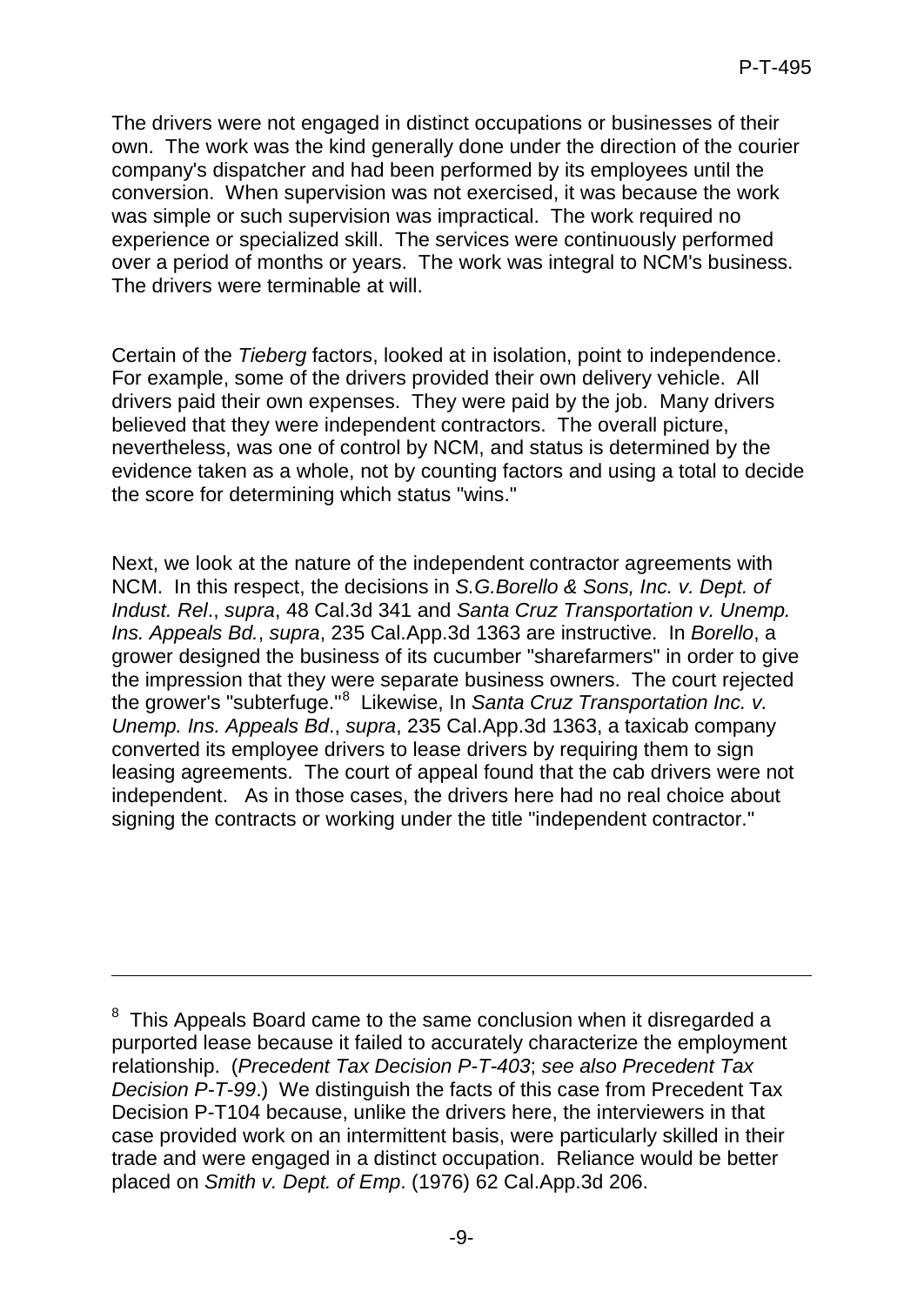Also instructive to this case because of the similarity of tasks is the finding of the court in *Toyota Motor Sales U.S.A, Inc. v. Superior Court* (1990) 220 Cal.App.3d 864. There, the court found that a pizza delivery driver was an employee even though there was a written contract designating him as an independent contractor. The driver delivered to the employer's customers. The employer set the price and told the driver when and where to deliver. The court held that it did not matter that the driver selected the route because the employer retained general supervision and control. Further, the fact that the driver paid his own payroll taxes and worker's compensation did not provide evidence of independence. Rather, these actions were the legal consequences of signing the independent contractor agreement. The court observed that "attempts to conceal employment by formal documents purporting to create other relationships have led the courts to disregard such terms whenever the acts and declarations of the parties are inconsistent therewith." (*Id*. at p. 877.) The court went further: "An employer cannot change the status of an employee to one of independent contractor by illegally requiring him to assume burdens which the law imposes directly on the employer." (*Ibid*.)

In *Santa Cruz Transportation Inc. v. Unemp. Ins. Appeals Bd*, *supra*, 235 Cal.App.3d 1363, the taxicab company set the hours of work, required the drivers to complete trip sheets and take charge slips and maintained a dress code. The court looked beyond the form agreements. The substance of the relationship looked exactly like employment. It found that the company controlled the behavior of the drivers by retaining an implicit threat that it would make less work available if the drivers refused work too often and concluded that the drivers' freedoms were illusory.

We find the above reasoning applies equally in this case. The stated provisions of the NICA contracts failed to accurately reflect the true nature of the work relationship and dictated to the drivers, at least on paper, how the work was to be described in order to create the impression that it had the character of independence when, in fact, it did not.

On balance, the evidence established that the petitioner controlled the means by which the work relationship was described. It presented the delivery drivers with a *fait accompli* by requiring signatures to agreements that described the work so as to parrot the language of the Restatement Second of Agency. In so doing, the petitioner controlled the description of the manner and means of the work. This practice established that it was NCM, and not the drivers, who created the appearance of independence and was evidence that NCM also controlled the manner and means of accomplishing the work.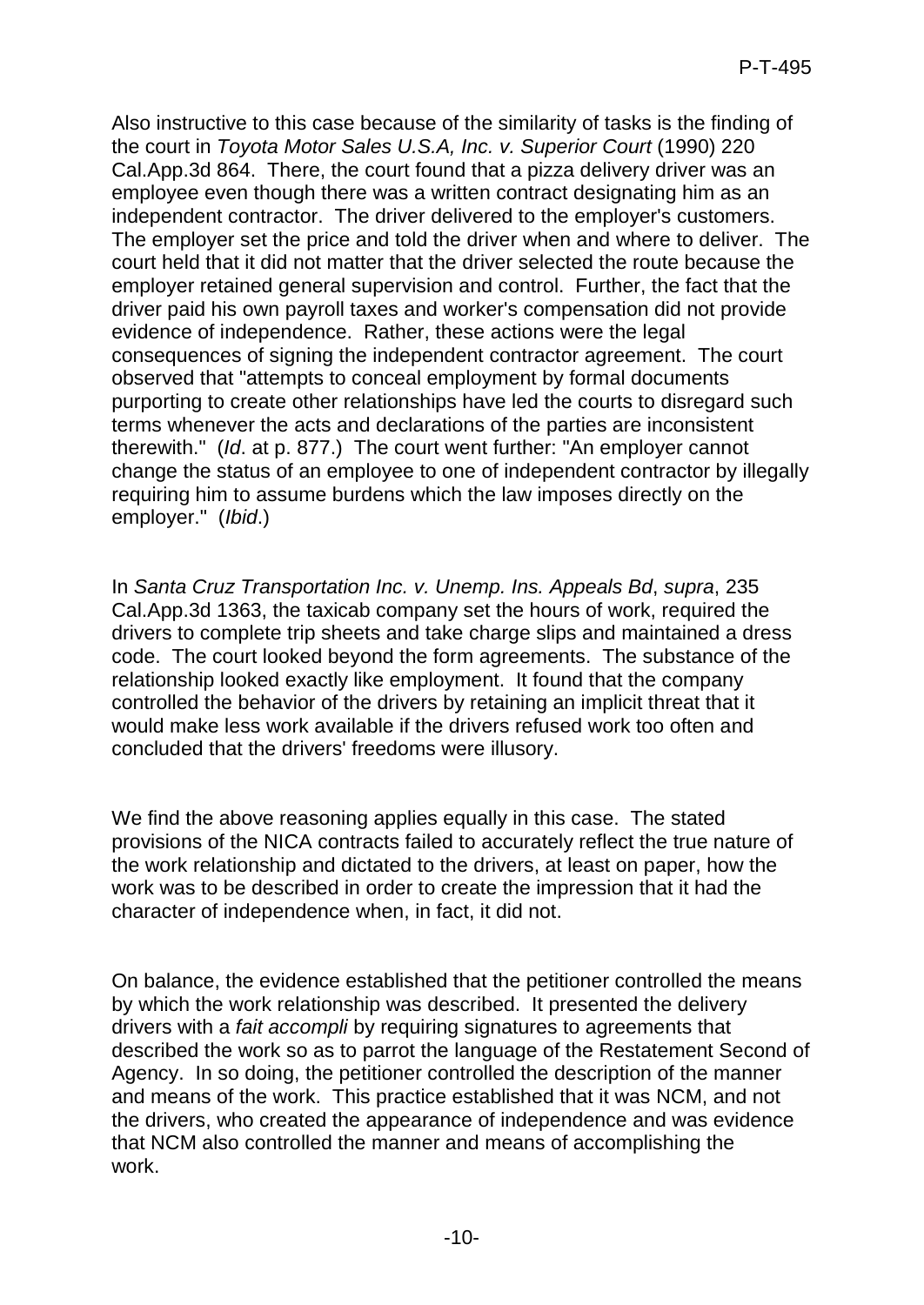We conclude that, overall, the drivers performed an essential function that was integral to the business of NCM and did so in a dependent role. As in *Borello* and *Santa Cruz*, the drivers had no real choice about becoming "independent contractors." As in *Santa Cruz*, there was no practical difference between the function of the employee drivers and that performed by drivers who had signed independent contractor agreements. They did not operate distinct and independent businesses and their livelihoods depended exclusively on NCM. We cannot say that the delivery drivers were really carrying on "a distinct" business of [their] own." (Precedent Tax Decision P-T-2.) For all of these reasons, we find that the delivery drivers performed their work in the capacity of employees.[9](#page-10-0) Relying on *Borello* and the other authorities cited above,

A number of other state courts have also held that delivery drivers were employees. (*Speedy Messenger & Delivery Service v. Indust. Claim App*. (Colo. Ct.App. 2005) 2005 Colo. App. LEXIS 2140 [couriers; unemp. ins.]; *Chicago Messenger Service v. Jordan* (Ill. Ct.App. 2005) 825 N.E.2d 315 [couriers; unemp. ins.]; *Boston Bicycle Couriers, Inc. v. Deputy Dir. of Emp*. (Mass. Ct.App. 2002) 778 N.E.2d 964 [messengers; unemp. ins.]; *Stover Delivery Systems, Inc. v. Div. of Emp. Security* (Mo. Ct.App. 1999) 11 S.W.3d 685 [delivery drivers; unemp. ins.]; *In Re CDK Delivery Service, Inc*. (N.Y., App. Div. 1989) 151 A.D. 2d 932 [messenger drivers; unemp. ins.]; *Central Management Co. v. Indust. Comm*. (Ariz. Ct.App. 1989) 781 P.2d 1374 [cab driver; workers' comp.]; *In Re Webley* (N.Y. App.Div.) 133 A.D.2d 885 [driver; unemp. Ins.]; *RX Delivery Service, Inc. v. Labor & Indust. Rel. Comm*. (Mo. Ct.App. 1984) 677 S.W.2d 936 [delivery drivers; unemp. ins.]; *Koontz Aviation, Inc. v. Lab. & Indus. ReI. Comm.* (Mo. Ct.App. 1983) 650 S.W.2d 331 [baggage delivery drivers & limousine drivers; unemp. ins.); *Zelney v. Murphy* (III. 1944) 56 N.E.2d 754 [motorcycle drivers; unemp. ins.]; *ACME Messenger Service Co. v. Unemp. Comp. Comm*. (Mich. 1943) 11 N.W.2d 296 [truck drivers and messengers; unemp. ins.]. *But see, Dial-A-Messenger, Inc. v. Ariz. Dept. of Econ. Sec.* (Ariz. 1982) 648 P.2d 1053 [drivers; unemployment insurance] for opposite result.

Some federal courts have reached similar conclusions. (*Hathcock v. Acme Truck Lines, Inc.* (5<sup>th</sup> Cir. 2001) 262 Fed.3d 522 [truck driver; fraud; breach of

<span id="page-10-0"></span><sup>-</sup><sup>9</sup> The Illinois Supreme Court reached the same conclusion under similar facts in *AFM Messenger Service, Inc. v. Department of Employment Security* (III. 2001) 763 N.E.2d 272. In that case, among other things, the petitioner procured customers, set prices, provided delivery tickets, billed customers, and set the drivers' pay rate. The court concluded that the evidence did not establish that the drivers ran " 'delivery businesses' " independently from the petitioner: "Thus, a driver's 'business' was not established 'independently' of AFM. Rather, a driver's business existed only by reason of the driver's employment with AFM, which was subject to termination, at which time the driver would be unemployed." (*Id*. at p. 285.)